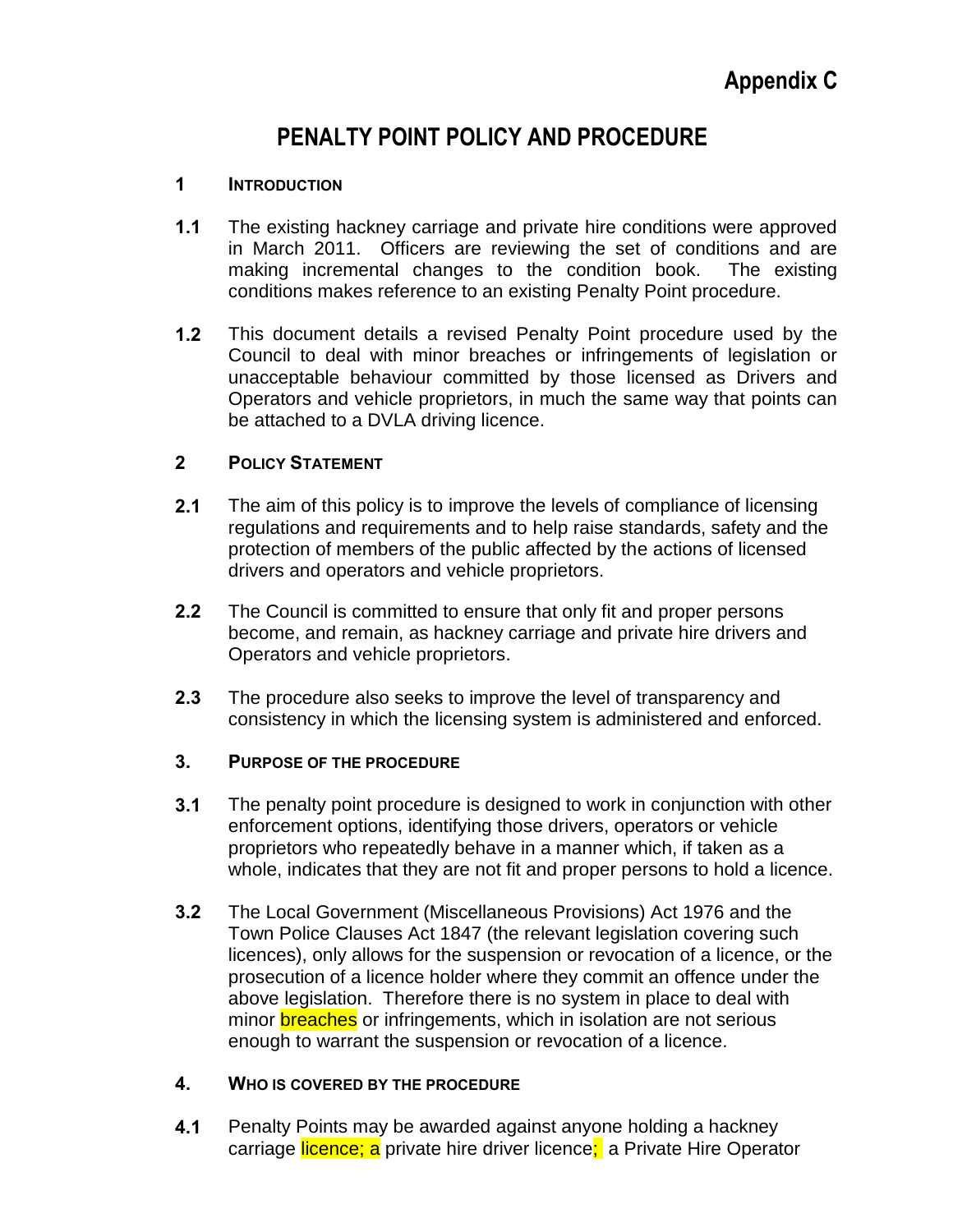Licence or a Vehicle Proprietor.

### **5. ISSUING OF PENALTY POINTS**

- **5.1** Officers will investigate allegations of offences by licensed operators, drivers or vehicles owners. When considering what action to take the Investigating officer(s) will take into account all available and appropriate evidence, such as eye witness accounts and their reliability, the views of the licence holder who may be affected by the outcome of the investigation, etc.. The outcome of investigations may result in a wide range of potential actions. This procedure deals with the option of penalty points. For other enforcement action please refer to the relevant procedures.
- **5.2** Once the **decision** to issue penalty points **is made**, letters will be sent to all persons/organisations involved in the allegation(s) detailing the findings and decision of the **Investigation** officer. A record of the decision and any copies of associated documents will be kept on file (usually in secure electronic format) and retained for a period of 6 months following the expiry of the 2 year rolling period referred to at 5.6 below.
- **5.3** The points will be issued by an Officer, or the Committee, and will be confirmed in writing within 14 days of their issue.
- **5.4** Any **penalty** points incurred under this procedure are completely separate from any points which may be attached by the Police, through fixed penalty notices, or the Courts, through convictions to DVLA driving licences.
- **5.5** Confirmed infringements or breaches resulting in the award of penalty points will act as an ongoing record of a licensee's behaviour and conduct and may be used in determining whether they are a fit and proper person to hold a licence.
- **5.6** Where a licence holder accumulates 20 or more penalty points in a 24 month rolling period (a period of 24 consecutive months determined on a rolling basis with a new 24 month period beginning each day) the matter will be referred to the next available Licensing Committee. The Committee will be required to determine whether the driver or operator is a fit and proper person. The following action can be taken by the Committee:
	- i. Take no action
	- ii. Issue a warning
	- iii. Issue additional penalty points
	- iv. Suspend a licence as a punitive sanction
	- v. Suspend a licence to correct a fault, defect, or breach
	- vi.Revoke or refuse to renew a licence
- **5.7** Periods of suspension will be determined by the Licensing Committee and will depend on the nature of the offence, breach, or infringement and the individual's compliance history. A determination will also be made as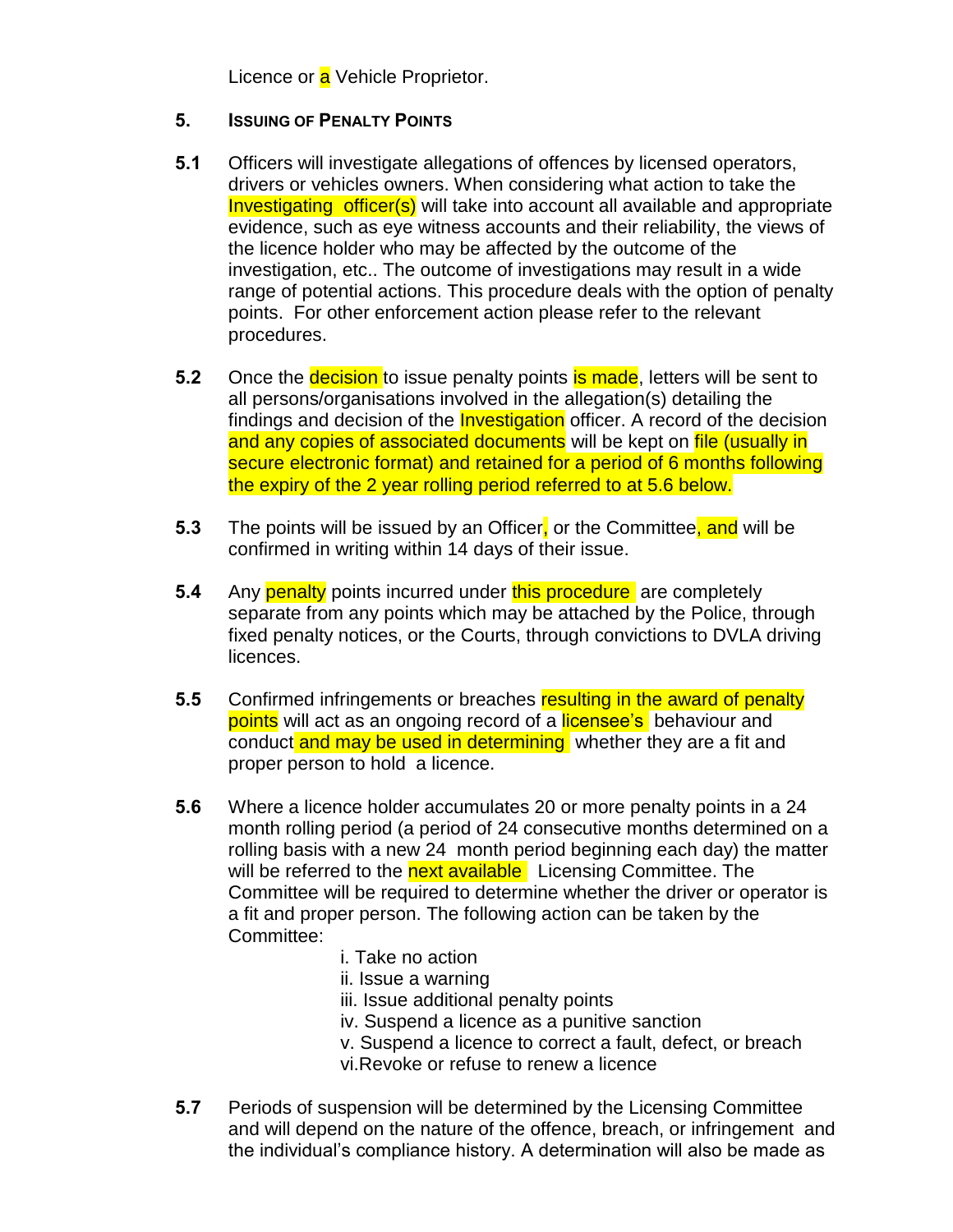to whether the suspension or revocation is on the grounds of public safety, thereby having immediate effect.

- **5.8** Where a driver, proprietor or operator reaches the 20 points and is referred to the Committee it will not preclude all relevant information being disclosed. This will include any other penalty points, complaints, warnings, and suspensions etc. The 20 points will be a referral trigger.
- **5.9** Where an identified breach results in the issue of a single award of 20 penalty points these matters will be considered as soon as is practicable by the Head of Planning & Public Protection or in his/her absence, the Head of Legal and Democratic Services, in consultation with the Chair of the Licensing Committee, or in his / her absence, the vice Chair, for appropriate action.

#### **6. A BREACH OR INFRINGEMENT IS DISCOVERED**

- **6.1** If there is good evidence that there was a breach or inappropriate behaviour and it is considered appropriate to do so, the licence holder will be issued with a penalty point notice.
- **6.2** The penalty point notice will describe the infringement or breach, date and time it took place, and how many points have been issued to the licence holder.
- **6.3** The Council reserve the right to not impose penalties points under this scheme where in the opinion of the Officers the allegations are either frivolous, vexatious or repetitious, or made, in the Officers opinion, to further personal grievances or which are not made within a reasonable time period, to be determined by the Council depending on the individual circumstances, of the breach having occurred.

#### **7. HOW TO REPORT AN INFRINGEMENT**

- **7.1** Complaints from members of the public, residents or businesses concerning any breaches of conduct will be subject to investigation by Officers, and only where there is clear, verifiable evidence of an infringement e.g. a photograph of an illegally parked vehicle, will result in the issue of a penalty point notice
- **7.2** A form that guides how to report an infringement is available on the Council's website at [www.denbighshire.gov.uk/licensing/taxis](http://www.denbighshire.gov.uk/licensing/taxis)

#### **8. INFRINGEMENTS/BREACHES COVERED BY THE SCHEME**

- **8.1** A full list of infringements and breaches covered by this Scheme can be found at Appendix 1.
- **9. APPEALS**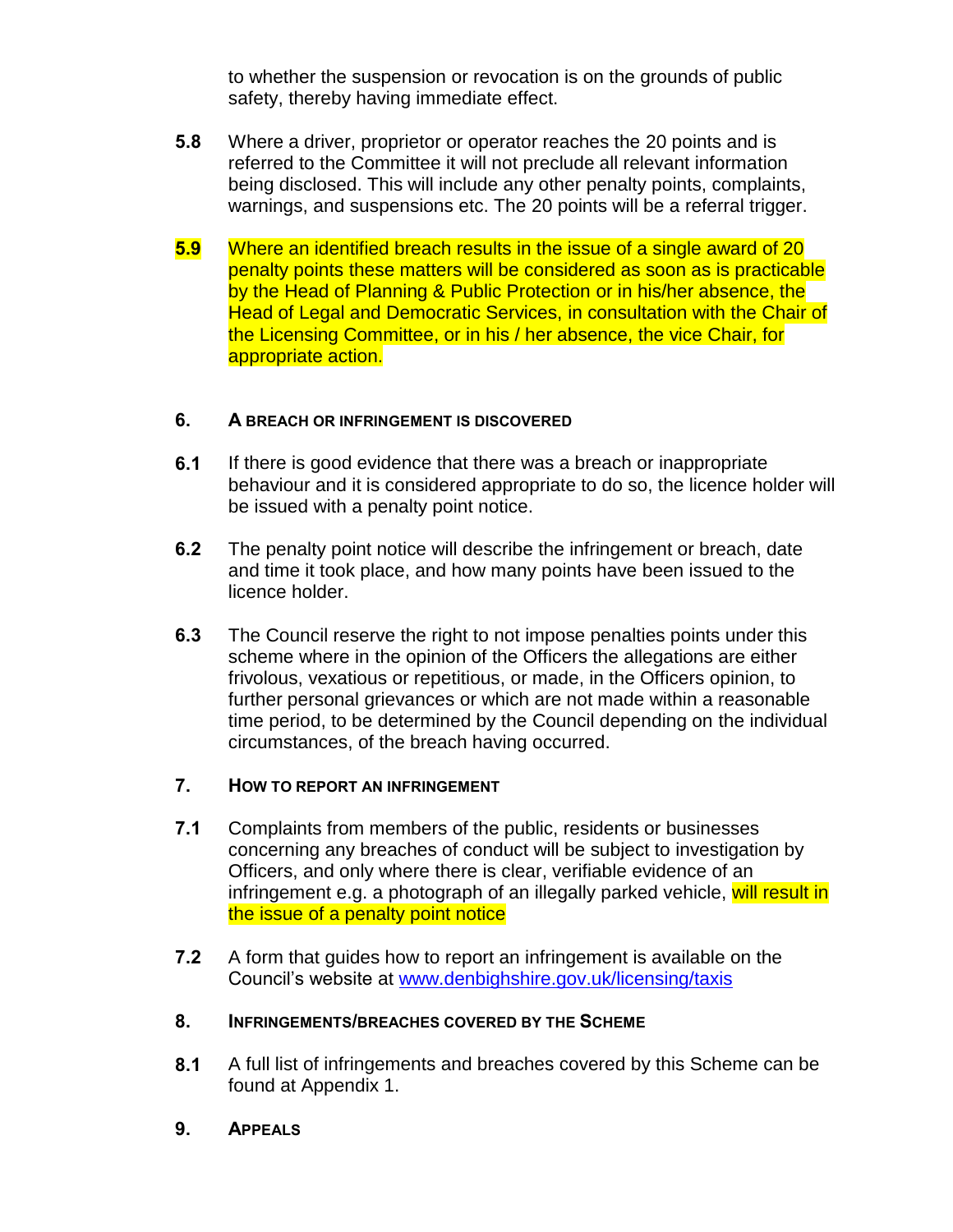- **9.1** If a licensee wishes to appeal against the issue of a "penalty points" notice" he/she must do so in writing, stating the reasons of the appeal, within 10 working days from the date of issue of such a notice, to the Council's Head of Planning and Public Protection or in his/her absence the Public Protection Manager, who, in consultation with the Chairman of the Licensing Committee, will have the discretion to:
	- i. uphold the Council Officer's decision retain the number points on the "penalty points notice"; or
	- ii. cancel the issue of the "penalty points notice" to the licensee.
- **9.2** The Head of Planning and Public Protection or, as the case may be, the Public Protection Manager will write to the licensee informing them of the outcome within 10 working days of receiving the appeal.
	- **9.3** If no appeal is lodged within 10 days from the date of issue of the Notice, then the Council will take the view that the licence holder has accepted the penalty points.
	- **9.4** There is no appeal beyond the decision made by the Head of Public Protection. However, should a licensee be subsequently reported to the Licensing Committee for accumulating 20 penalty points, he/she has the opportunity to raise the validity of the points issued.

#### **10. RE-APPLYING FOR A LICENCE**

- **10.1** If a licence holder has had their licence revoked, they may apply for a new licence, but its Council Policy that such an application under the Penalty Point Scheme will not be entertained until a suitable period from the date of revocation has elapsed, as detailed below:
	- i. where the penalty points which resulted in the revocation included any infringements that attracted 10 or more points, then this period will be 24 months
	- ii. where none of the infringements individually attracted more than 10 points, then this period is reduced to twelve months
- **10.2** It should not be assumed that an application for a new licence, following revocation under this Scheme, will automatically be granted. Any application will be subject to the Council's normal application process and consideration of whether the applicant is a fit and proper person to hold a licence.

#### **11. DELEGATION OF FUNCTIONS**

**11.1** The Head of Planning and Public Protection Public Protection can delegate authority to the Public Protection Manager to issue penalty points in accordance with this policy. The Public Protection Manager can